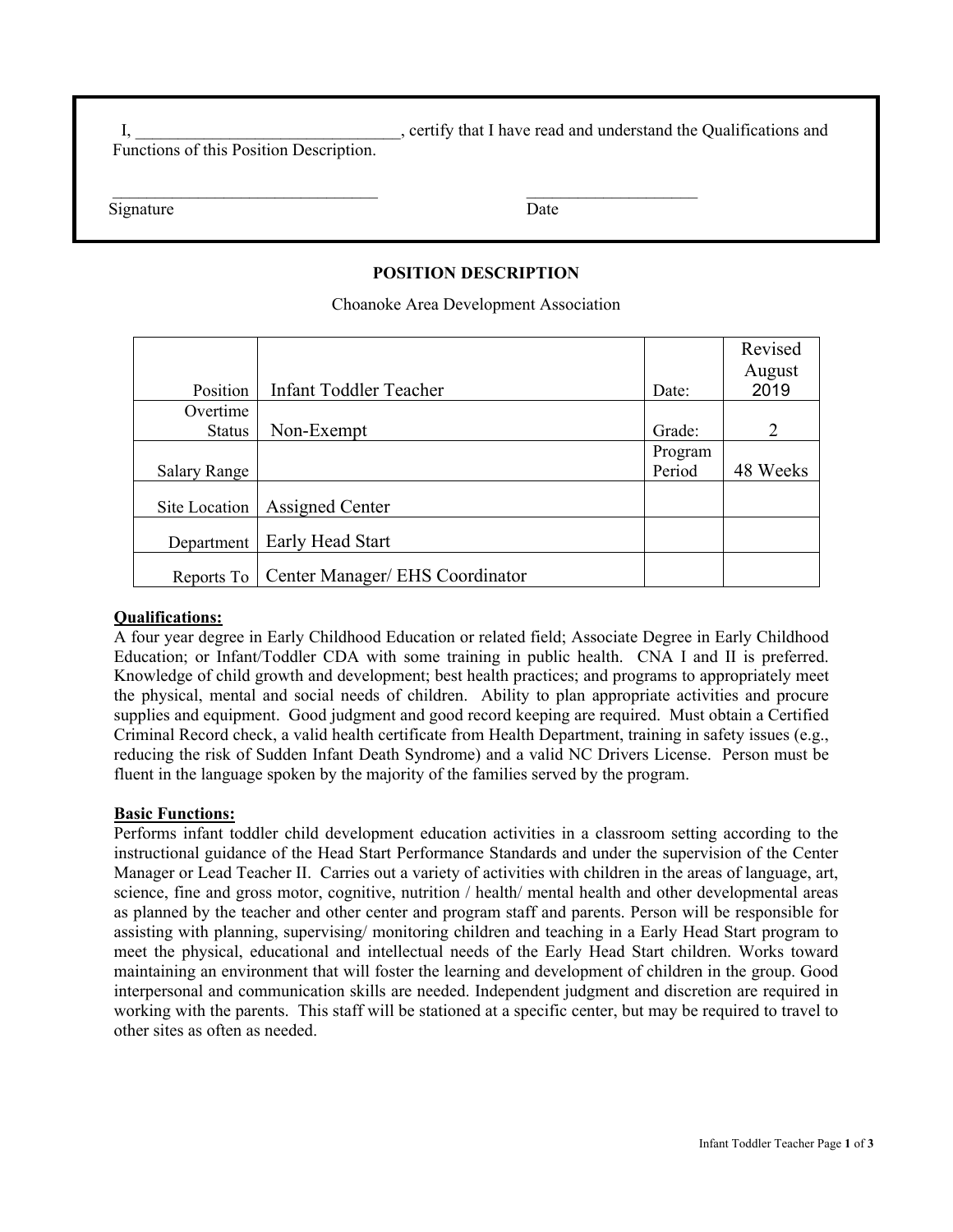# **Specific Functions:**

- 1. Prepare, plan and carries out daily indoor and outdoor educational activities including group activities and individual lesson plans for infants and toddlers.
- 2. Provide for appropriate learning activities and materials for infants and toddlers.
- 3. Maintain classroom to meet all safety and health standards as prescribed by CADA Head Start and North Carolina Day Care Licensing Agency.
- 4. Administers infant and toddler screening test to each assigned child.
- 5. Compiles progress notes for each child.
- 6. Conducts conferences with parents.
- 7. Maintains weekly and monthly center reports.
- 8. Makes two home visits per school year and records visits on appropriate forms.
- 9. Serves in a planning or coordinating capacity for other portions of the Child Development Program including career development, and long-range curriculum planning training of staff development.
- 10. Maintains professional rapport with all Early Head Start Staff members and Early Head Start parents.
- 11. Supports the emerging communication skills of infants and toddlers by providing daily opportunities for each infant and toddler to interact with each other to express himself/ herself freely.
- 12. Assumes additional responsibilities as assigned by the Head Start Director.
- 13. Recruits and recommends applicants to fill staff vacancies (Subject to the approval of the Early Head Start Coordinator).
- 14. Follow best practices for child development
- 15. Refer children needed for evaluations for health, mental health and disabilities.
- 16. Follow nutrition plans and other specific plans for children.
- 17 Input data into PROMIS
- 18. Follow procedures established to report suspected cases of child abuse/ neglect.